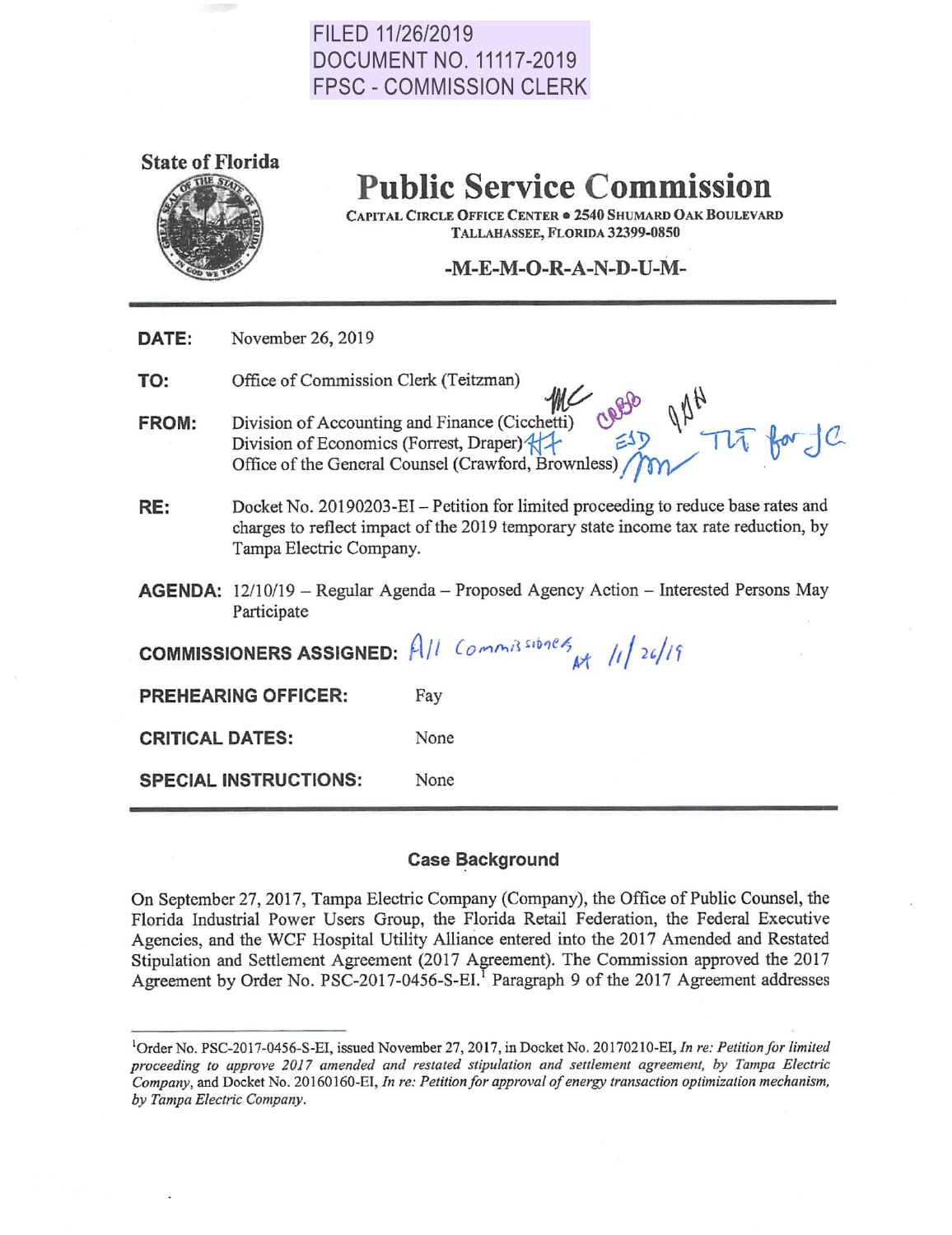Docket No. 20190203-EI Date: November 26, 2019

the procedures and principles to be followed for changes in the rate of taxation of corporate income by federal or state taxing authorities.

On September 12, 2019, the Florida Department of Revenue issued a Tax Information Publication (TIP) announcing that the Florida corporate income tax rate was reduced from 5.5 percent to 4.458 percent effective retroactive to January l, 2019, and would remain in effect through December 31, 2021 (State Tax Rate Change). The TIP indicates that the Florida corporate income tax rate will return to 5.5 percent effective January 1, 2022. It also indicates that further reductions in the tax rate are possible for calendar years 2020 and 2021. The Department of Revenue's authority to reduce the state corporate income tax rate is contained in Section 220.1105, Florida Statutes (F.S.).

The Company's petition addresses the impacts of the State Tax Rate Change on Tampa Electric as provided in the 2017 Agreement through proposed reductions to the Company's base rates and charges effective with the first billing cycle for January 2020. The proposed base rates reflect an increase of the Company's base rates in effect during 2019 and a reduction to the incremental base rates associated with the Company's Third So BRA approved on October 17, 2019, to reflect the lower state corporate income tax rate.

The Commission has jurisdiction in this matter pursuant to Sections 366.04, 366.05, and 366.06, F.S.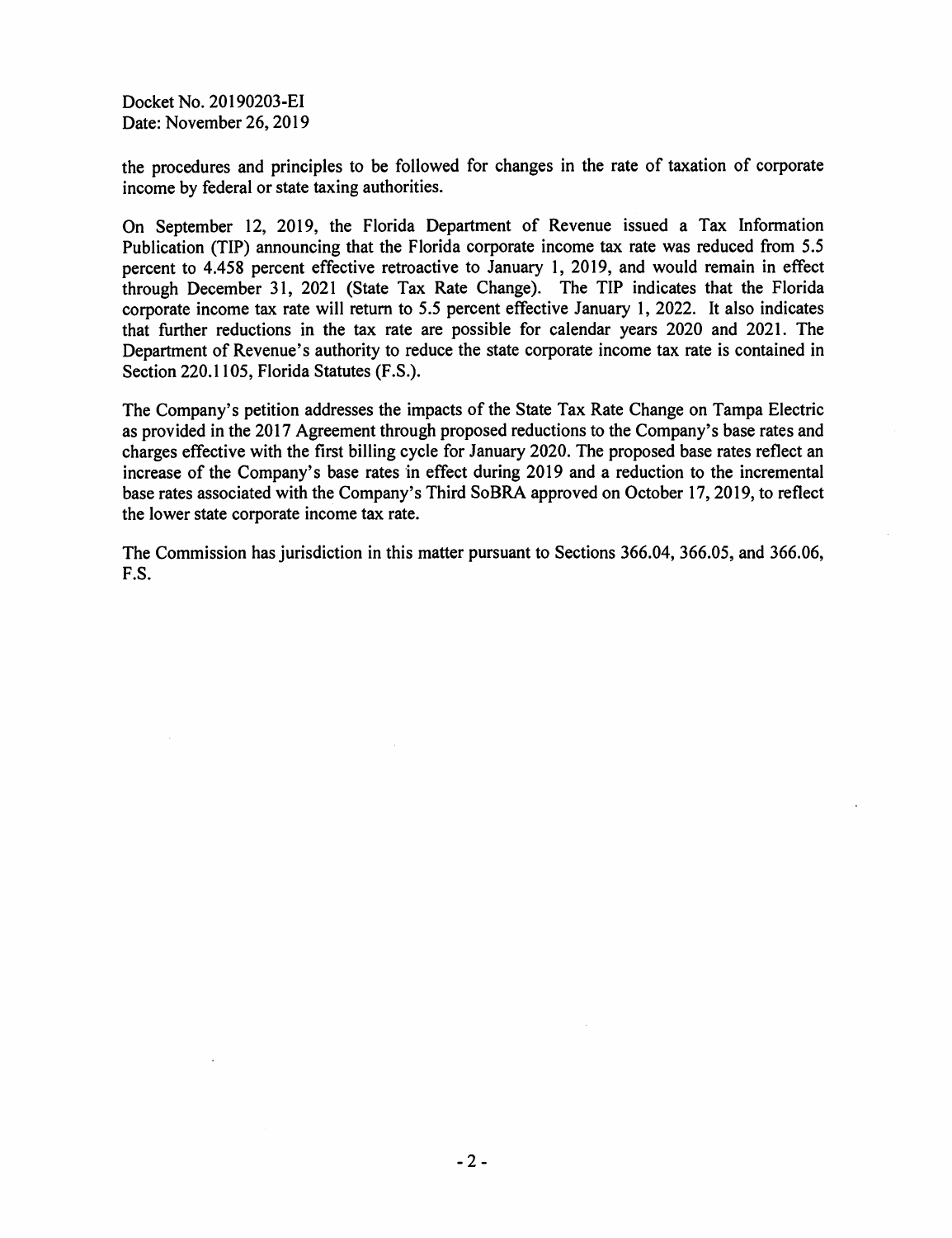#### **Discussion of Issues**

**Issue 1:** Should Tampa Electric Company's petition addressing Florida's temporary state corporate income tax rate reduction be approved?

**Recommendation:** Yes. Staff recommends the Commission approve an annual revenue requirement reduction for 2019 of \$4,959,442 to reflect the state corporate income tax rate change; approve the Company's revised Third SoBRA revenue requirement of \$26,452,000; approve the Company's proposed 2020 tariffs and associated base rates and charges and allow them to go into effect concurrently with meter readings for the first billing cycle in January 2020; authorize the Company to account for the revenue impact of the state tax change from January 1, 2019, to December 31, 2019, through a credit of \$4,959,442 through the ECCR clause as part of its true-up filing in 2020; and authorize the Company to flow back excess accumulated deferred income taxes (\$4,265,315 total company net of federal offset) for 2022 and 2023 by crediting one-fifth of the associated separated, annual revenue requirement amount through the ECCR clause during those years. The proposed tariffs are shown in Attachment Four to the petition. (Cicchetti, Draper, Forrest)

**Staff Analysis:** On September 12, 2019, the Florida Department of Revenue issued a TIP announcing that the Florida corporate income tax rate was reduced from *5.5* percent to 4.458 percent effective retroactive to January 1, 2019, and would remain in effect through December 31, 2021. The TIP indicated that the Florida corporate income tax rate will return to *5.5* percent effective January l, 2022. It also indicated that further reductions in the tax rate are possible for calendar years 2020 and 2021.

Paragraph 9 of the Company's 2017 Amended and Restated Stipulation and Settlement Agreement (2017 Agreement) requires the Company, among other things, to pass along any tax savings associated with federal or state tax rate changes within 120 days of when the tax reform becomes law. Paragraph 9 also requires the Company to adjust any SoBRAs, that have not gone into effect, for any changes to federal or state tax rate changes or other tax reform. The Company believes that the 2017 Agreement requires the Company to reflect the State Tax Rate Change in its base rates and charges or otherwise address the impact of the tax rate change on or before January 10, 2020.

#### **2019 Annual Revenue Requirement**

As indicated in the Company's petition, the net annual income tax expense reduction for 2019 attributable to the State Tax Rate Change on a total company basis is \$3,965,734 and the retail jurisdictional Net Operating Income impact is \$3,743,288. This amount is based on the Company's calculation of excess accumulated deferred state tax reserves, the Company's 2019 forecasted earnings surveillance report, the 4.458 percent state corporate income tax rate effective January 1, 2019, and a 5-year flow-back period for the excess accumulated deferred state tax reserves. After applying the appropriate retail separation factors and the effective tax rate gross-up factor, the annual revenue requirement reduction for 2019 necessary to reflect the effect of tax reform pursuant to the 2017 Agreement is \$4,959,442. Schedules showing the calculation of these amounts were included with the Company's petition.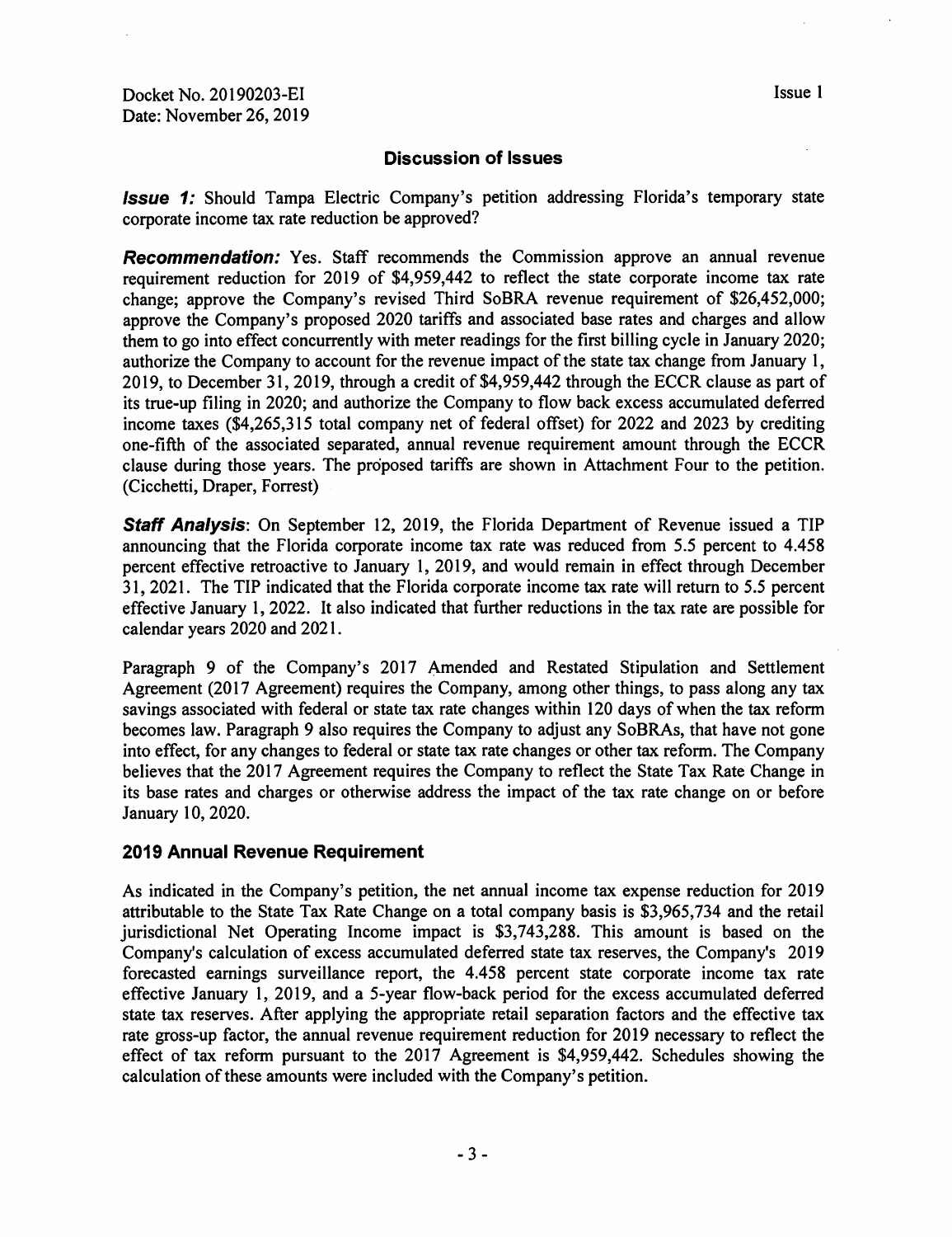Docket No. 20190203-EI Date: November 26, 2019

Staff reviewed the calculations included with the Company's petition and recommends the petition be approved. Staff recommends the Commission approve an annual revenue requirement reduction for 2019 of \$4,959,442 to reflect the state tax rate change. Additionally, staff recommends the Commission authorize the Company to account for the revenue impact of the state tax change from January I, 2019, to December 31, 2019, through a credit of \$4,959,442 through the ECCR clause as part of its true-up filing in 2020. Additionally, because the "stay out period" specified in the 2017 Agreement ends on December 31, 2021, staff recommends the Commission authorize the Company to complete the flow back of excess accumulated deferred income taxes (\$4,265,315 total company net of federal offset) for 2022 and 2023 by crediting one-fifth of the associated separated, annual revenue requirement amount through the ECCR clause during those years using the true up provision in paragraph 9(b) of the 2017 Agreement.

#### **Adjusting the Third SoBRA**

Paragraph 9(b) of the 2017 Agreement requires the Company to "adjust any SoBRAs that have not yet gone into effect to specifically account for Tax Reform." As indicated in the Company's petition, the annual revenue requirement for the Third SoBRA re-calculated using the 4.458 percent state corporate income tax rate is \$26,452,000, which is \$144,000 lower than the amount approved in the Third SoBRA docket. The Company's petition showed the revenue requirement for the Third SoBRA using the new state rate. Staff reviewed the calculations regarding the revenue requirement for the third SoBRA included with the Company's petition and recommends \$26,452,000 be approved as the revised revenue requirement for the Third SoBRA.

#### **Proposed Tariffs and Base Rates**

The Company is seeking approval of proposed tariffs and associated charges that reflect the impact of the decrease of the state corporate income tax on the utility's 2019 annual revenue requirement and the revised Third SoBRA revenue requirement. The Company's Third SoBRA and associated tariffs were approved by the Commission in Order No. PSC-2019-0477-FOF-El effective January 1, 2020. However, since as discussed above, the Commission-approved Third SoBRA rates did not reflect the new state income corporate tax, the Company filed revised tariffs reflecting an across-the-board reduction in base rates as approved in Order No. PSC-2019-0477-FOF-EI.

Attachment Four to the petition shows the proposed tariffs in legislative format. The Company indicated that customers will be notified of the proposed 2020 base rates and charges, including changes to the cost recovery clauses, in December bills. Tampa Electric provided staff a copy of the notice to customers for review. The current 2019 base rate portion of the 1,000 kilowatt-hour (kWh) residential electric bill is \$66.53. With approval of the Third SoBRA rates, the base rate portion of the 1,000 kWh bill increased from \$66.53 to \$68.08. With the proposed tariffs as shown in Attachment Four to the petition, the base rate portion of the 1,000 kWh bill will decrease from \$68.08 to \$67.76, a \$0.32 decrease. Staff notes that Tampa Electric's total 1,000 kWh residential bill, including all cost recovery clauses, will decrease in 2020.

<sup>2</sup> Order No. PSC-2019-0477-FOF-EI, issued November 12, 2019, in Docket No. 20190136-EI, *In re: Petition for <sup>a</sup> limited proceeding to approve Third SoBRA, by Tampa Electric Company.*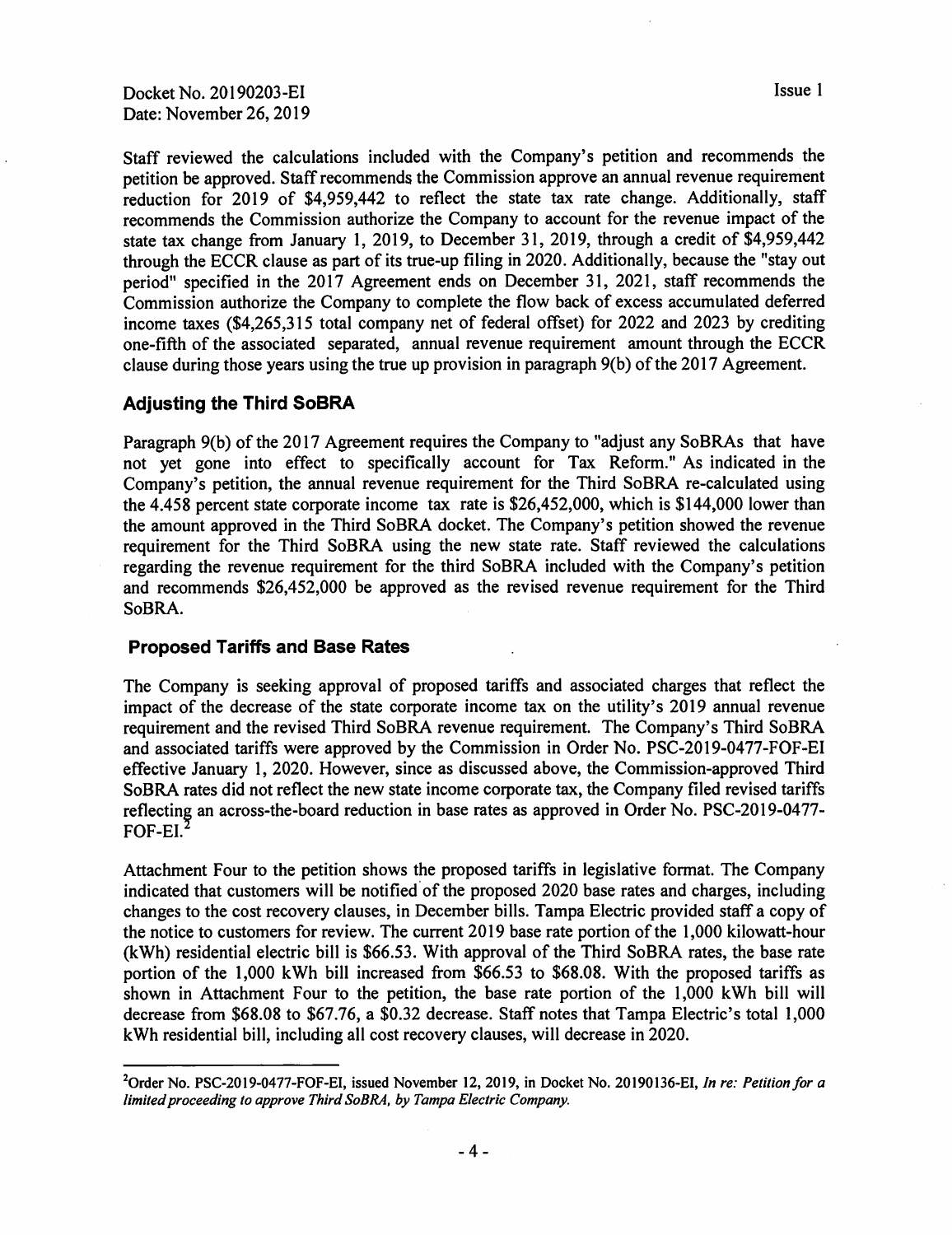#### **Future True-Ups**

As noted previously, further reductions in the state corporate income tax rate are possible for calendar years 2020 and 2021. Also, the Company's 2018 excess accumulated deferred state income tax reserves may require a true-up. Consequently, it is likely that future true-ups will be necessary.

#### **Base Rate Reduction Proposed Agency Action Approach**

In its petition, the Company requested, in light of the requirement in the 2017 Agreement to make base rate changes within 120 days, that the petition be given expedited treatment and scheduled for consideration on or before the December 10, 2019 Commission Conference for disposition on a proposed agency action (PAA) basis. In addition, even though it will need to load the 2020 proposed base rates and charges into its billing system and begin publishing notice of those changes before a final Commission decision on this petition, the Company requested permission to implement the reduced 2020 proposed base rates and charges effective with the first billing cycle in January 2020 and provide notice of proposed base rate decreases in this petition as "proposed" rate changes consistent with the normal 30-day customer notice requirement, i.e., before the Commission's decision on this petition.<sup>3</sup>

Further, the Company requested that if the Commission approves this petition on a PAA basis on December 10, 2019, and then a substantially affected party protests the order and, after a hearing, the Commission adjusts the annual revenue requirement and/or Third SoBRA impacts proposed in its petition, the Company requested that any resulting revised rate be put into effect subsequent to such decision with appropriate notice to customers using the ECCR refund mechanism reflected in paragraph 9(b) of the petition to account for any such resulting differences between the time the rates proposed in this petition go into effect and any such revised rates are put into effect.

Staff recommends that the Company's request to use the base rate reduction PAA approach as described above be approved.

<sup>&</sup>lt;sup>3</sup>Typically, effective dates are set a minimum of 30 days after a Commission vote modifying changes as a result of a mid-course correction. Gulf Power Co. v. Cresse, 410 So. 2d 492 (Fla. 1982); Order No. PSC-96-0907-FOF-EI, issued on July 15, 1996, in Docket No. 960001-EI, In re: Fuel and purchased power cost recovery clause and generating performance incentive factor; Order No. 96-0908-FOF-EI, issued July 15, 1996, in Docket No. 960001- EI, In re: Fuel and purchased power cost recovery clause and generating performance incentive factor. This time limit is imposed in order to not have new rates applied to energy consumed before the effective date of the Commission's action, i.e., the date of the vote. However, the Commission has also implemented charges in less than 30 days when circumstances warrant. Order No. PSC-15-0161-PCO-EI, issued April 30, 2015, in Docket No. 150001-EI, In re: Fuel and purchased power cost recovery clause and generating performance incentive factor (approving FPL's petition for a mid-course correction which reduced fuel factors with less than 30 days notice.) In this case the Company has requested a reduction in rates and has given customers notice of the proposed reduction 30 days before the scheduled Commission vote. Under these circumstances we find that allowing the rate reduction to go into effect on January 1, 2020 is warranted.